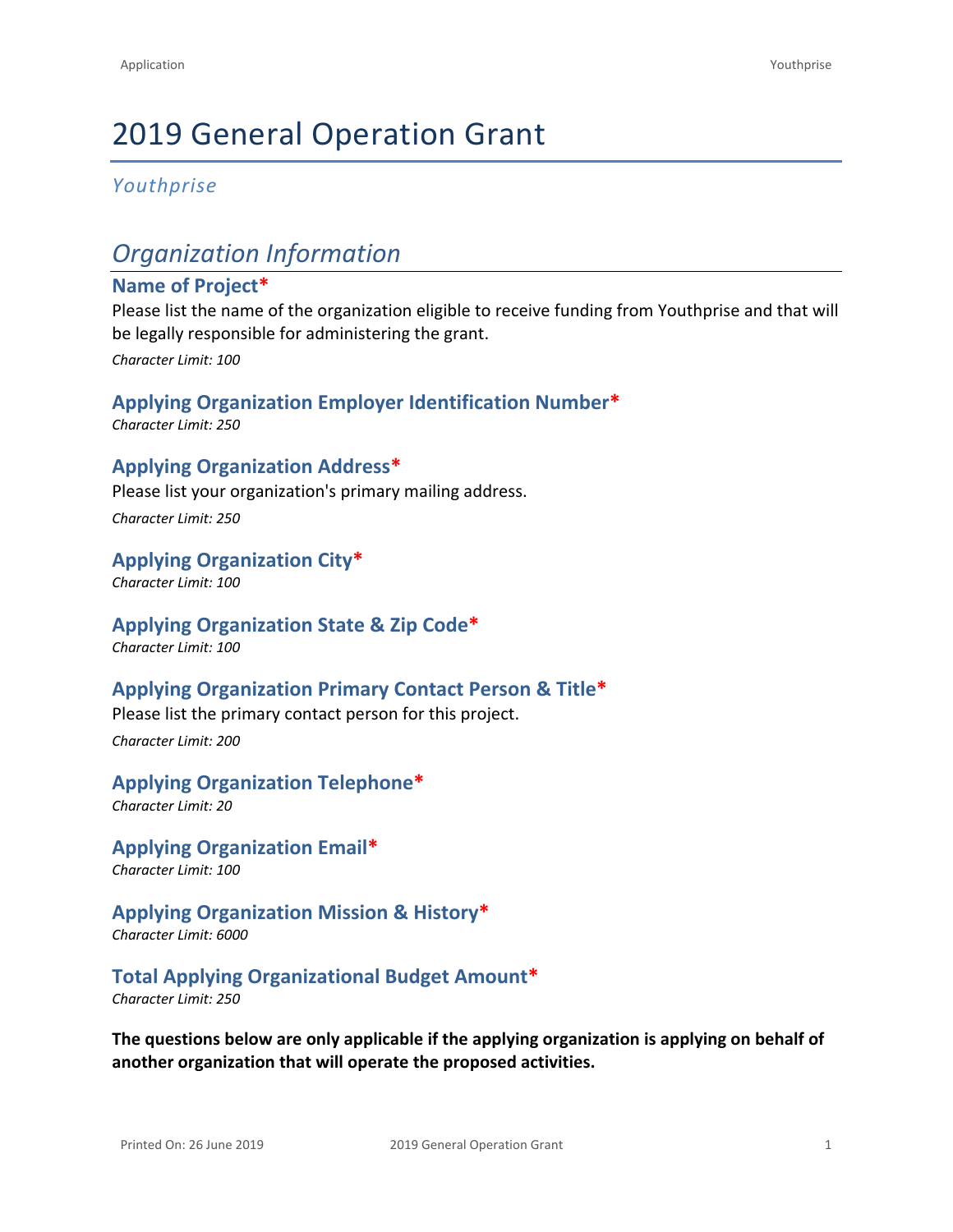## **Operating Organization**

If the applying organization is serving only as a fiscal agent, please list the name of operating organization.

*Character Limit: 100*

## **Operating Organization Employer Identification Number**

*Character Limit: 200*

**Operating Organization Address**

*Character Limit: 250*

**Operating Organization City** *Character Limit: 250*

### **Operating Organization State & Zip Code**

*Character Limit: 250*

## **Operating Organization Primary Contact Person & Title**

Please list the primary contact person for this project.

*Character Limit: 100*

#### **Operating Organization Telephone** *Character Limit: 20*

**Operating Organization Email** *Character Limit: 50*

## **Operating Organization Mission & History\***

Please describe your mission and briefly describe your history. *Character Limit: 6000*

**Total Operating Organizational Budget Amount\*** *Character Limit: 100*

**Grant Number** *Character Limit: 250*

## *General Operation Information*

**How do you plan to use general operation funding?\*** *Character Limit: 10000*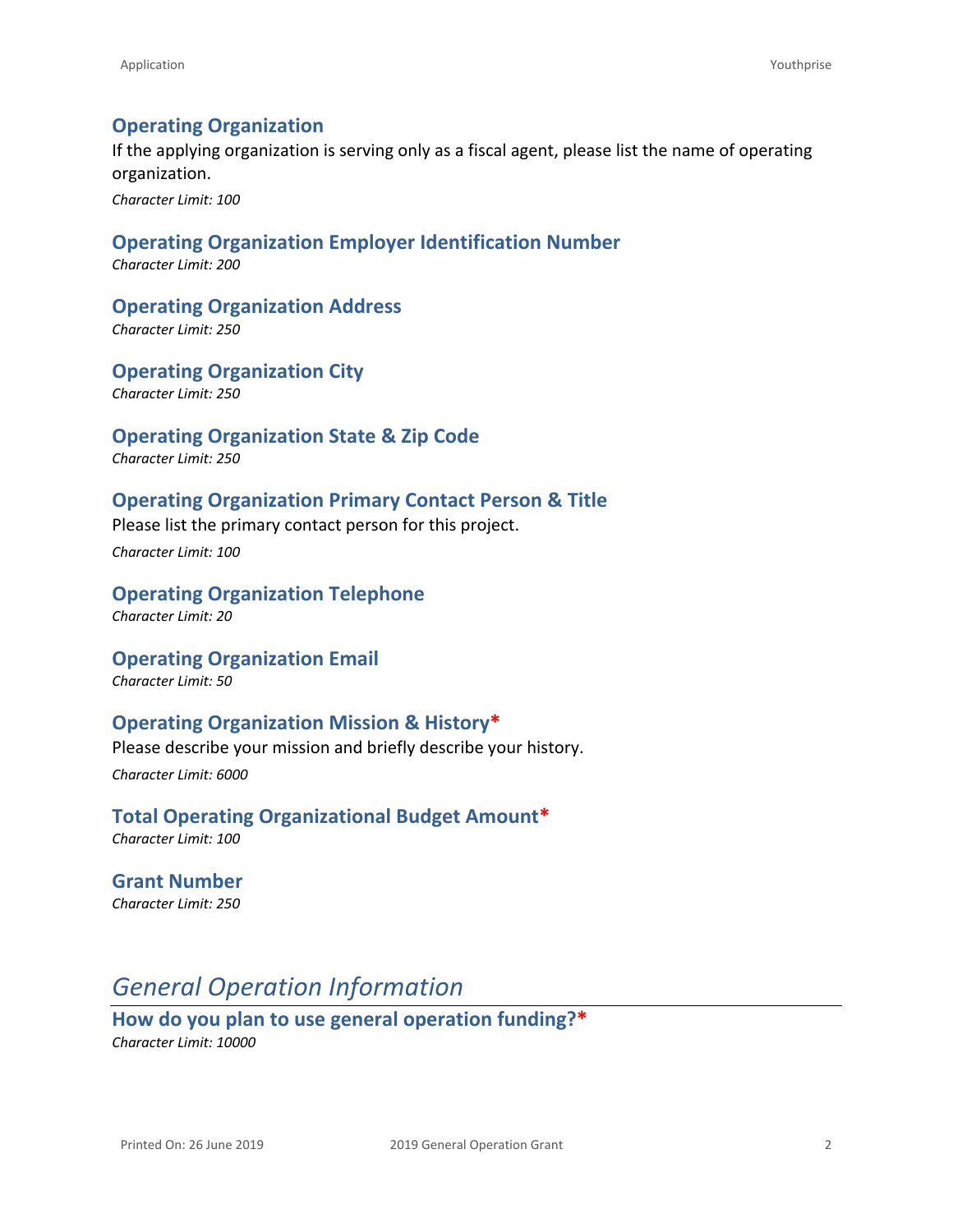## **What do you hope to achieve as a result of the use of general operation funding?\***

*Character Limit: 5000*

## **Demonstrate that your organization is efficient, effective, and high functioning.\*** *Character Limit: 5000*

## **How does your organization's mission and work align with the Youthprise's mission?\***

*Character Limit: 7000*

## **Project Period\***

Please indicate the start and end date of your project. *Character Limit: 200*

## **Amount Requested from Youthprise\***

Please list the total amount of Youthprise funding you are requesting. *Character Limit: 100*

## *Youth Engagement*

**The questions below pertain to the organization responsible for operating the proposed activities.** 

## **Youth Engagement\***

Does your organization employ formal mechanisms to involve youth in decision-making?

#### **Choices**

No Yes

## **Types of Engagement\***

Please list the ways youth are involved in formal decision-making.

#### **Choices**

Governing Board Youth Advisory Board Youth Council **Other** 

## **Other Types of Engagement\***

Please identify other ways youth are involved in formal decision-making.

*Character Limit: 4000*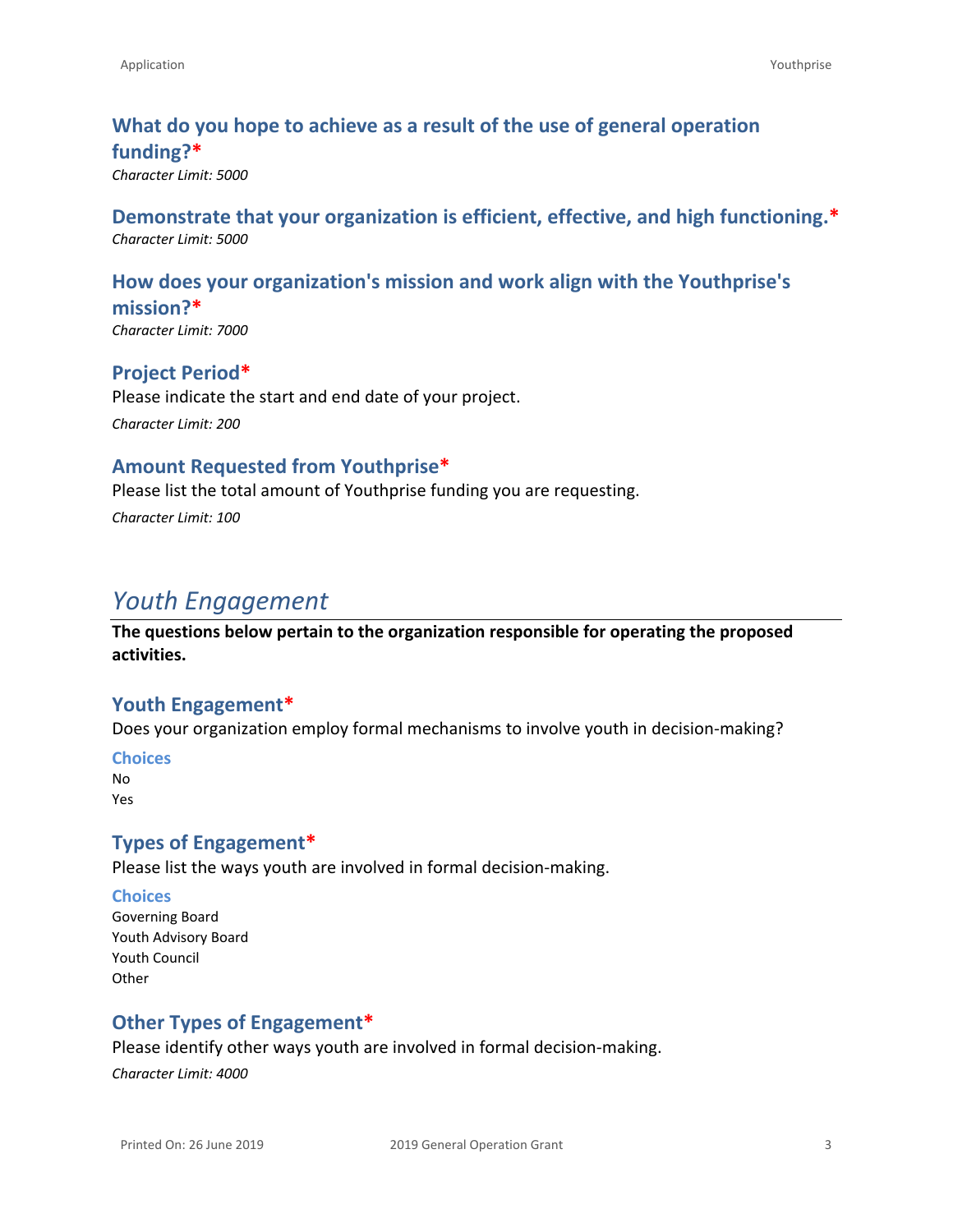## *Racial Equity*

**The questions below pertain to the organization responsible for operating the proposed activities.** 

## **Racial Equity & Inclusion Policy\***

Does your organization have a racial equity and inclusion policy?

#### **Choices**

No Yes

### **Participant Demographics\***

Please list the racial demographics for participants served during the most recently completed year.

*Character Limit: 5000*

## *Authorization*

**The questions below pertain to the organization legally and financially responsible for the proposed grant.**

## **Name & Title\***

Please list the name and title of the Chief Executive, Board Member, or equivalent representative authorized to enter into legal agreements. By entering your name and title below, you certify that you are authorized to apply for this grant and acknowledge that this is your electronic signature.

*Character Limit: 200*

## **Tax Exempt Status\***

Is your organization a 501(c)(3)?

**Choices** No Yes

#### **Government Agency\***

Is your organization a public school or unit of government?

**Choices** No

Yes

## **Fiscal Agent\***

Is your organization serving as a fiscal agent for this project?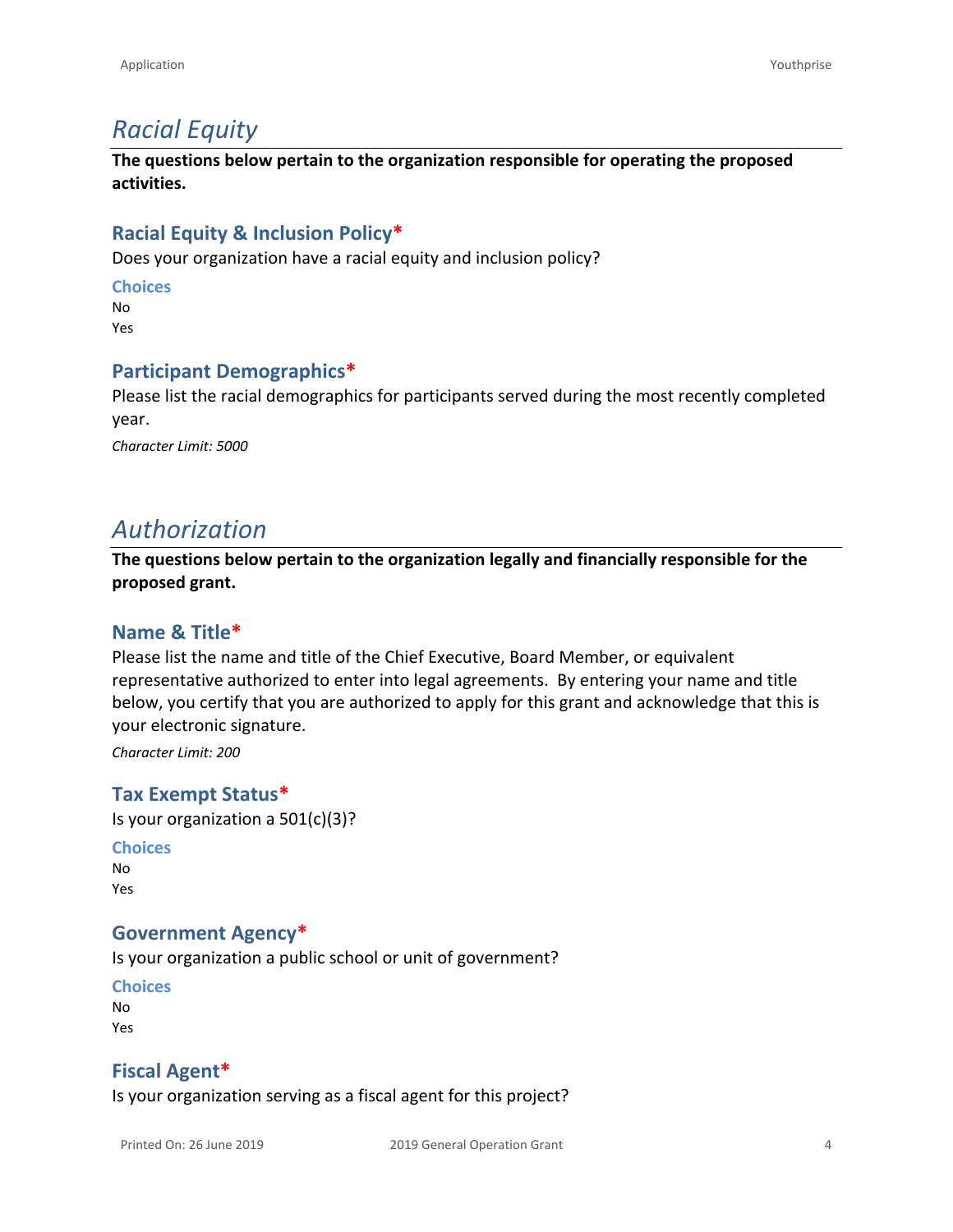#### **Choices**

No Yes

## **Americans with Disability Act\***

Do your organization's policies and practices comply with the Americans with Disability Act?

#### **Choices**

No Yes

## *Attachments*

## **Financial Statements\***

Please upload the most recent audited financial statements for the applying organization. If you do not have a recent audit, provide an explanation why in the space below and upload your most recent IRS 990 or board approved financial statements. If you need to add clarifying information regarding your financial statements, please add that information below as well. *Character Limit: 2000 | File Size Limit: 6 MB*

## **General Operation Budget\***

Please upload a budget that describes how you will use general operation funding. *File Size Limit: 5 MB*

## **Total Budget\***

Please upload your total organizational budget. *File Size Limit: 5 MB*

## **Annual Report\***

Please upload your most recent annual report. *File Size Limit: 10 MB*

#### **IRS W9 Form\***

Please upload the W9 form of the applying organization. *File Size Limit: 3 MB*

## **Board List\***

Please upload a list of board member names, their affiliations, gender, and race/ethnicity for the applying organization and if applicable the operating organization. *File Size Limit: 3 MB*